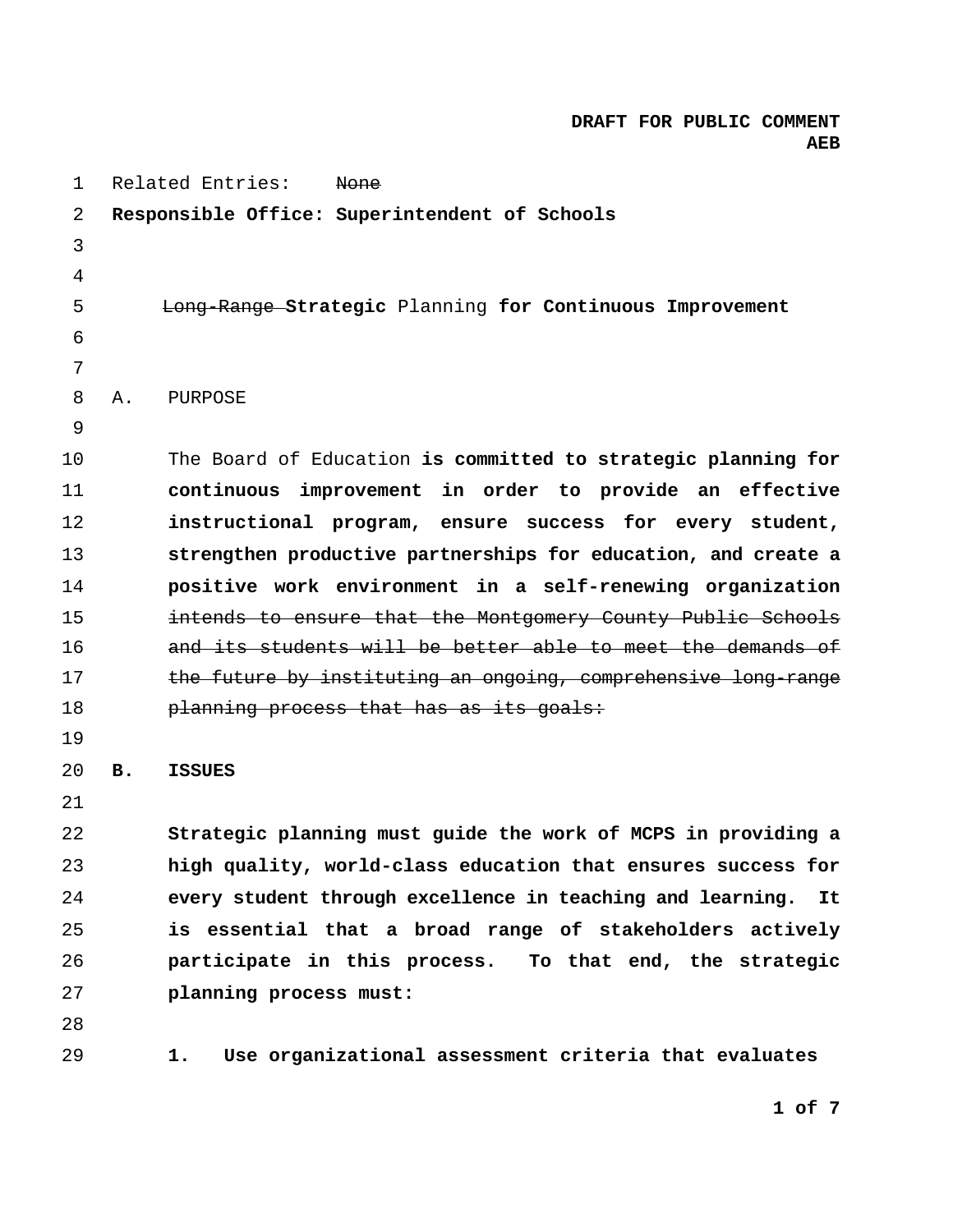**leadership; strategic planning; students, stakeholder, and community focus; measurement analysis and knowledge management; faculty and staff focus; process management; and organizational performance results 2**1. **Develop on an ongoing basis a five year plan which**  36 I**i**dentif**ies**ying, analyz**es**ing and plan**s**ning to cope 37 successfully **address** with the major internal and external 38 factors that will affect what and how students learn**. Additionally, there will be careful consideration given to factors which affect schools and students over the foreseeable future** and how the public schools function as 42 a vital element of society over a 10 to 15 year period **3**2. **Be guided by the MCPS core values:** Establishing a 45 limited number of program improvement goals, to be 46 achieved through sustained effort by all MCPS staff over 47 three- to five-year periods **a) Every child can learn and succeed b) The pursuit of excellence is fundamental and unending c) An ethical school system requires fair treatment, honesty, openness, integrity, and respect d) A high quality school system strives to be responsive and accountable to the customer**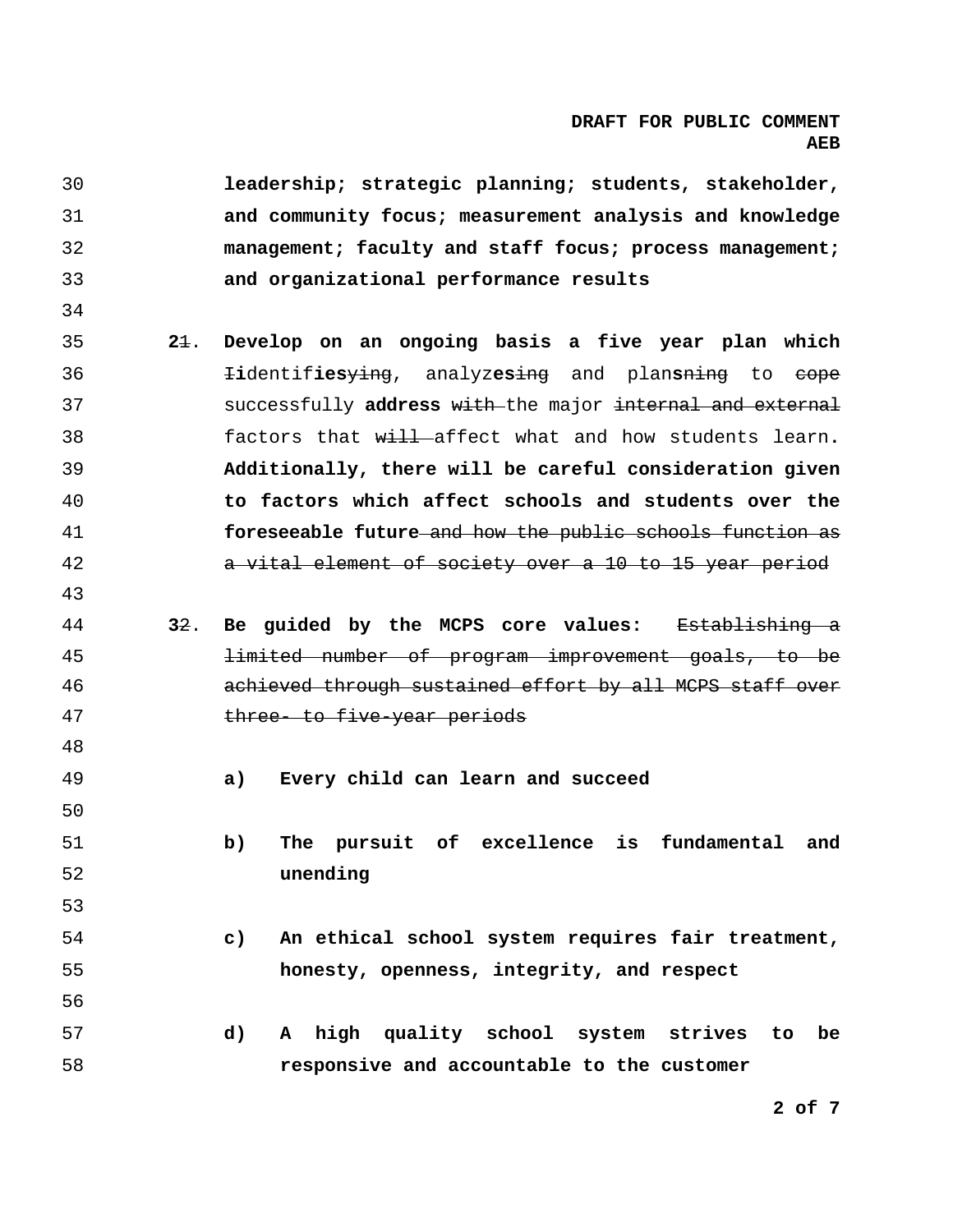| 59 |                |                 |                                                                   |
|----|----------------|-----------------|-------------------------------------------------------------------|
| 60 |                | 43.             | Provide for ongoing monitoring and continuous improvement         |
| 61 |                |                 | Developing written, multi-year plans for all major                |
| 62 |                |                 | priorities and initiatives, including major activities,           |
| 63 |                |                 | expected outcomes, time lines, responsible persons and            |
| 64 |                |                 | required resources.                                               |
| 65 |                |                 |                                                                   |
| 66 |                | 54.             | Ensure the alignment of MCPS' strategic plan with state           |
| 67 |                |                 | and federal requirements Basing major budget decisions on         |
| 68 |                |                 | long range plans.                                                 |
| 69 |                |                 |                                                                   |
| 70 |                | б.              | Predicate major budget priorities on the strategic plan,          |
| 71 |                |                 | as reflected in both the proposed and adopted capital and         |
| 72 |                |                 | operating budgets                                                 |
|    |                |                 |                                                                   |
| 73 |                |                 |                                                                   |
| 74 | $\mathbf{C}$ . | <b>POSITION</b> |                                                                   |
| 75 |                |                 |                                                                   |
| 76 | B.             |                 | PROCESS AND CONTENT                                               |
| 77 |                |                 |                                                                   |
| 78 |                | 1.              | Board participation                                               |
| 79 |                |                 |                                                                   |
| 80 |                |                 | The bBoard will participate in strategic<br><del>long-range</del> |
| 81 |                |                 | planning through several means:                                   |
| 82 |                |                 |                                                                   |
| 83 |                |                 | aAn annual meeting conference or retreat with the<br>a)           |
| 84 |                |                 | superintendent and senior staff to review progress                |
| 85 |                |                 | on the implementation of priorities, initiatives                  |
| 86 |                |                 | and strategic long-range-plans, to determine which                |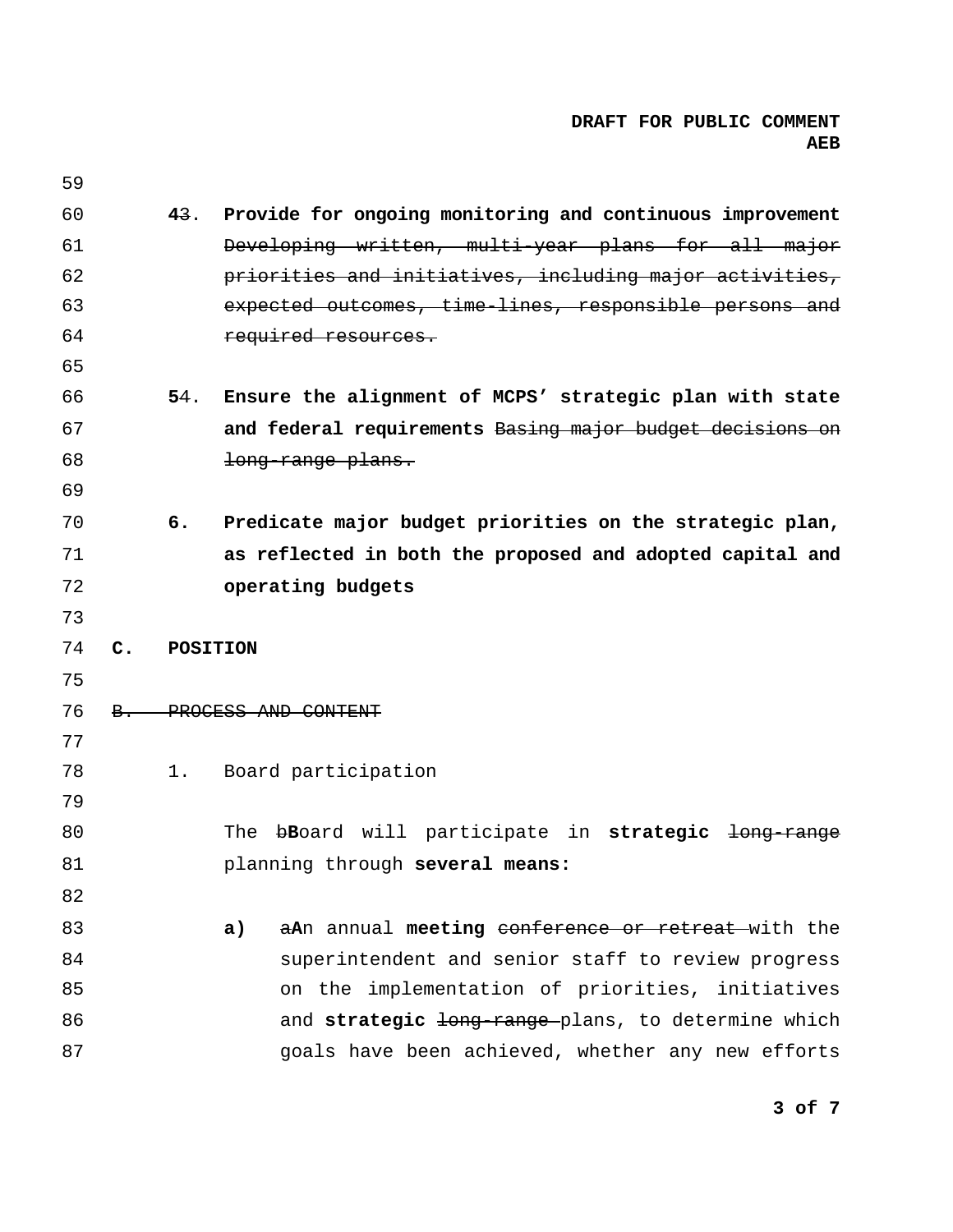| 88  |    | are needed, and to review major issues that may                      |
|-----|----|----------------------------------------------------------------------|
| 89  |    | affect the future                                                    |
| 90  |    |                                                                      |
| 91  |    | It will also consider and act upon objectives and<br>b)              |
| 92  |    | major activities proposed by the superintendent to                   |
| 93  |    | achieve long-range goals                                             |
| 94  |    |                                                                      |
| 95  |    | $\mathsf{c})$<br>Through its standing Strategic Planning Committee,  |
| 96  |    | the Board shall provide leadership and monitor the                   |
| 97  |    | progress of the strategic plan and<br>receive                        |
| 98  |    | recommendations for its consideration                                |
| 99  |    |                                                                      |
| 100 |    | The Board's agenda-setting process shall determine<br>$\mathbf{d}$ ) |
| 101 |    | specific initiatives<br>time<br>time<br>from<br>to<br>and            |
| 102 |    | priorities to be addressed as part of a business                     |
| 103 |    | meeting                                                              |
| 104 |    |                                                                      |
| 105 | 2. | Planning procedures                                                  |
| 106 |    |                                                                      |
| 107 |    | The superintendent will develop a comprehensive strategic            |
| 108 |    | planning process for all schools and officesnecessary                |
| 109 |    | procedures, forms or other measures to implement the                 |
| 110 |    | goals of this policy using simple, logical and collegial             |
| 111 |    | processes.                                                           |
| 112 |    |                                                                      |
| 113 |    | 3. Coordination                                                      |
| 114 |    |                                                                      |
| 115 |    | The Department of Long range Planning Coordination is                |
| 116 |    | established to help the superintendent coordinate                    |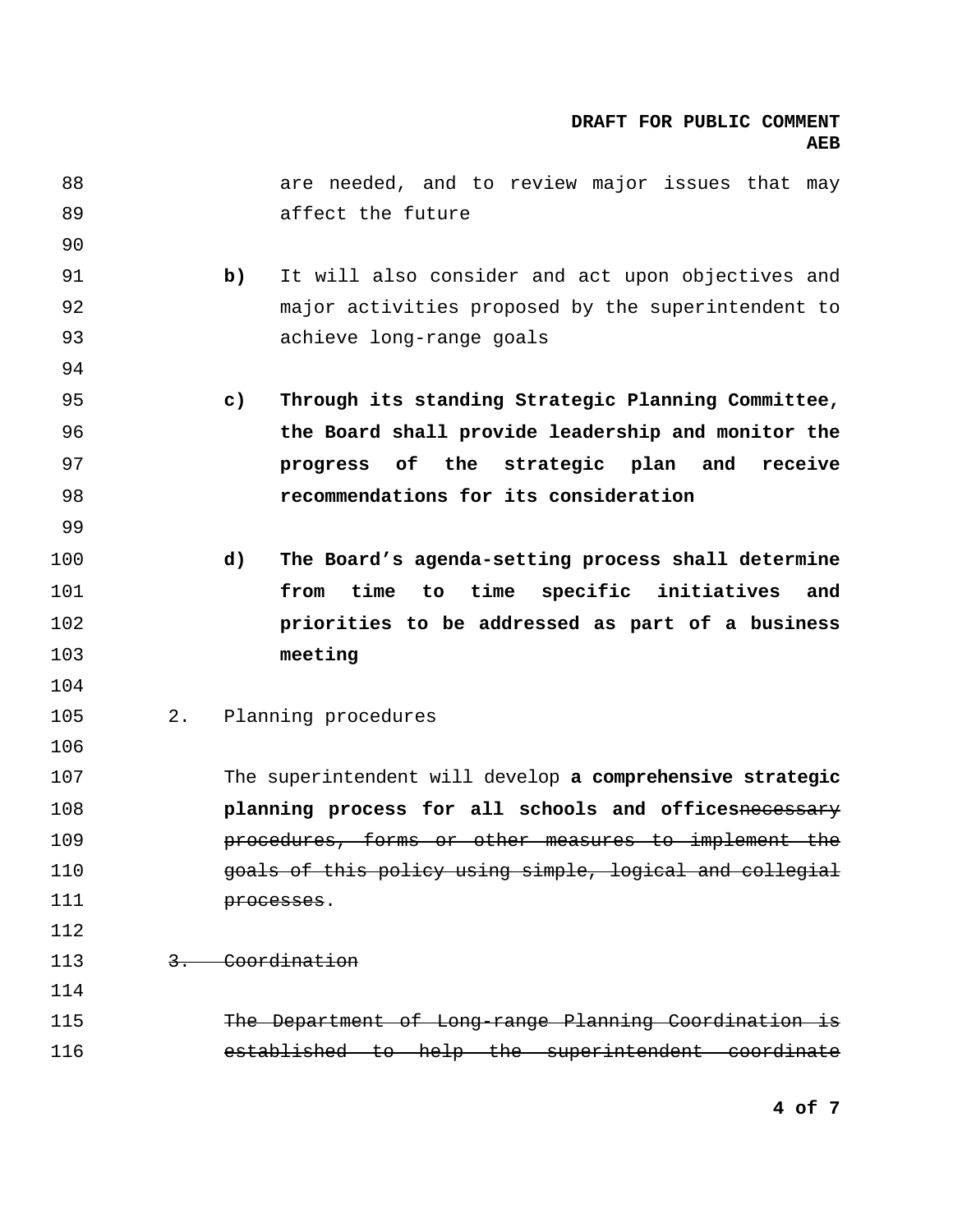| 117 |     | system-wide planning efforts, establish and coordinate an |
|-----|-----|-----------------------------------------------------------|
| 118 |     | issues management process, aid MCPS staff in developing   |
| 119 |     | specific plans, and monitor implementation schedules.     |
| 120 |     |                                                           |
| 121 | 4.  | Calendar of planning activities                           |
| 122 |     |                                                           |
| 123 |     | A calendar of annual planning activities should permit    |
| 124 |     | the Board of Education to discuss and to endorse specific |
| 125 |     | major activities that are planned for a fiscal year       |
| 126 |     | before it considers the operating and capital budgets for |
| 127 |     | that fiscal year.                                         |
| 128 |     |                                                           |
| 129 |     | It will take several years to phase-in a comprehensive    |
| 130 |     | long range planning process, but it should be fully in    |
| 131 |     | place not later than the 1988 89 school year.             |
|     |     |                                                           |
| 132 |     |                                                           |
| 133 | 35. | Staff, student, parent, and community involvement         |
| 134 |     |                                                           |
| 135 |     | The Board will actively seek the encourages maximum staff |
| 136 |     | participation of a broad range of internal and external   |
| 137 |     | stakeholders<br>representing the<br>rich cultural<br>and  |
| 138 |     | linguistic diversity of the community in the strategic    |
| 139 |     | long-range planning process. Staff from all units that    |
| 140 |     | are to be involved in implementing activities should have |
| 141 |     | a role in planning them, and to the extent possible,      |
| 142 |     | there should be opportunities for interested staff to     |
| 143 |     | participate in long-range planning.                       |
| 144 |     |                                                           |
| 145 |     | 6. Community involvement                                  |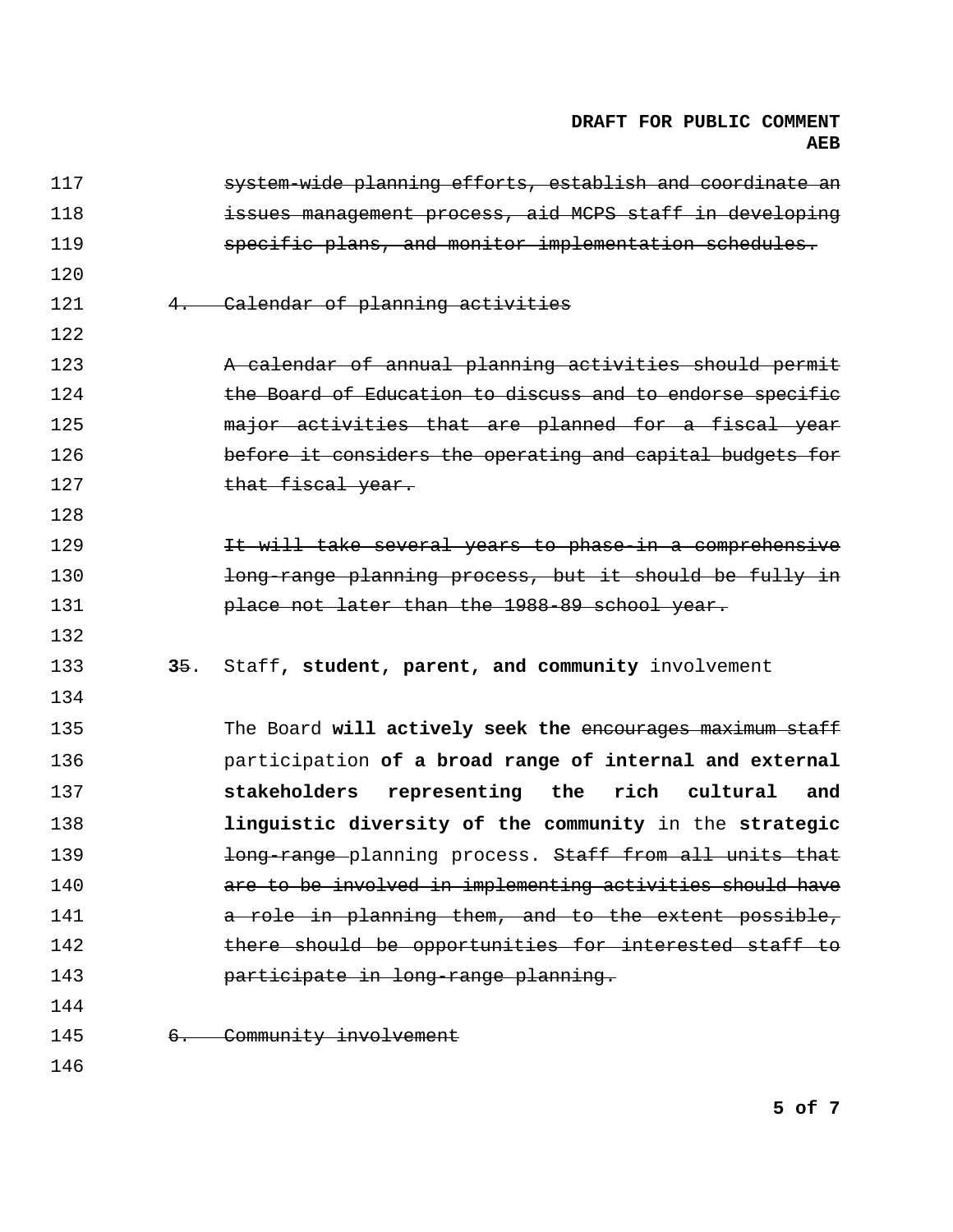| 147 |        | The superintendent will provide opportunities for              |
|-----|--------|----------------------------------------------------------------|
| 148 |        | interested citizens to become knowledgeable about the          |
| 149 |        | MCPS long-range planning process, and to review and to         |
| 150 |        | make recommendations concerning specific MCPS long-range       |
| 151 |        | <del>plans.</del>                                              |
| 152 |        |                                                                |
| 153 |        | 47.<br>Progress reports                                        |
| 154 |        |                                                                |
| 155 |        | The Strategic Planning Committee superintendent will           |
| 156 |        | provide give the Board with periodic reports each year on      |
| 157 |        | the progress and success of the strategic various plan         |
| 158 |        | and its planning process.s, and will ensure that similar       |
| 159 |        | progress reports are available to the news media and           |
| 160 |        | directly to county citizens.                                   |
|     |        |                                                                |
| 161 |        |                                                                |
| 162 | $DE$ . | DESIRED OUTCOMES FEEDBACK INDICATORS                           |
| 163 |        |                                                                |
| 164 |        | There will be a strategic planning process that supports       |
| 165 |        | continuous improvement in creating a high quality, world-class |
| 166 |        | school system, where success for every student is ensured      |
| 167 |        | through excellence in teaching and learning. The most          |
| 168 |        | appropriate measures of the effectiveness of long-range        |
| 169 |        | planning are qualitative indicators, which would include among |
| 170 |        | other assessments, positive responses to questions such as:    |
| 171 |        |                                                                |
| 172 |        | -Are we defining our goals and how we expect to achieve them   |
| 173 |        | with greater precision?                                        |
| 174 |        |                                                                |